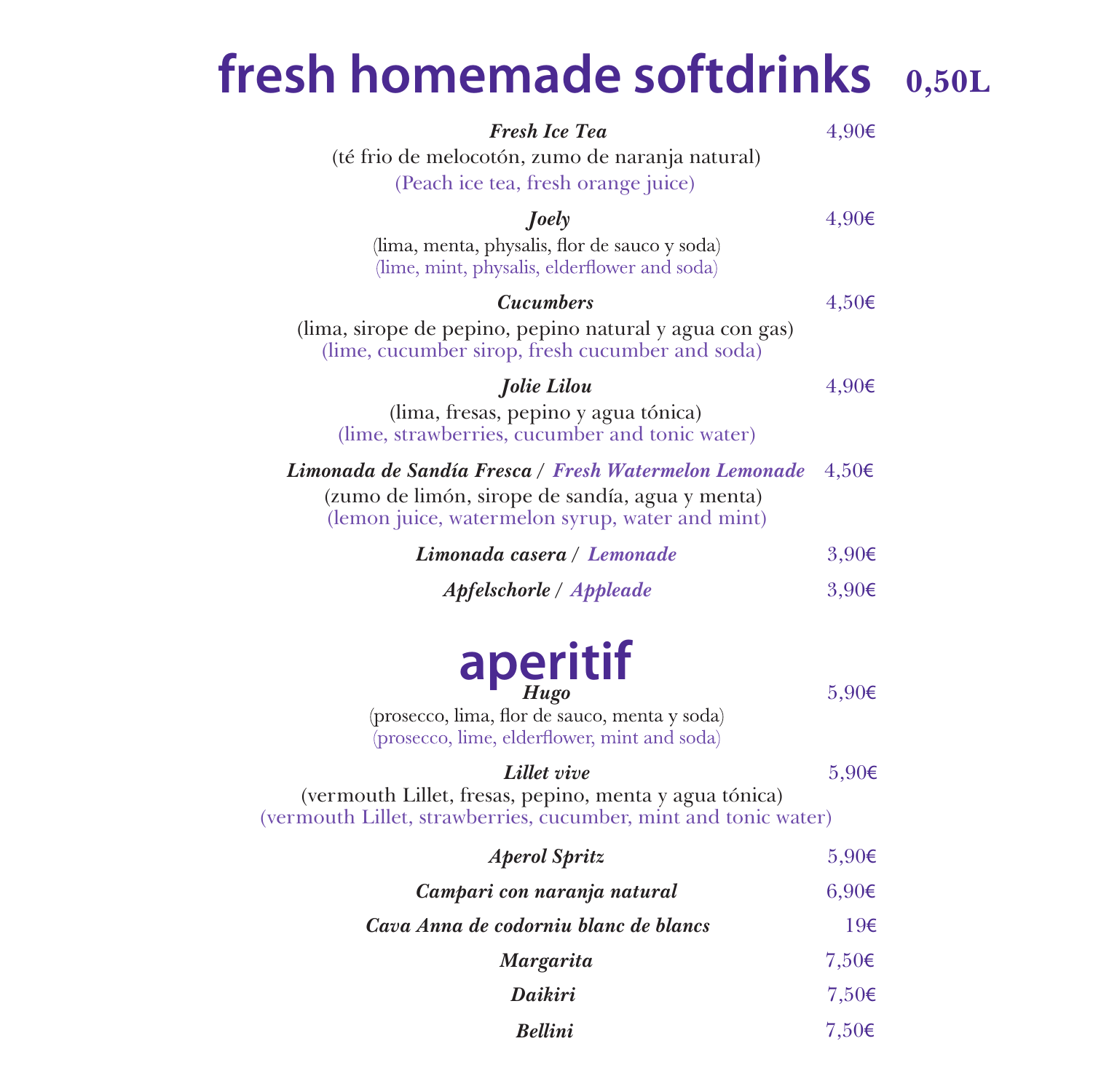#### **starters**

| <b>Bread with homemade alioli and tomato</b>                              | 3,90€                 |
|---------------------------------------------------------------------------|-----------------------|
| <b>Chorizo and black pudding with bread</b>                               | $6,95 \in$            |
| Spanish omelette with chef salad                                          | $6,45 \in$            |
| <b>Filled spanish omelette</b>                                            | 8,95€                 |
| <b>Chicken wings with BBQ sauce</b>                                       | 8,45€                 |
| <b>Squid in batter</b>                                                    | 9,95€                 |
| Provoleta                                                                 | $\frac{3}{600}$ 7,90€ |
| <b>Prawns in roasti potatoes</b>                                          | 8,906                 |
| Fried Camembert & sweet-sour berry sauce                                  | 7,50€                 |
| Variety of cold cuts                                                      | 15,95€                |
| <b>Bruschetta</b><br>(toasted bread, tomato, basil, garlic and olive oil) | 4,90€                 |
| Homemade fried potatoes 78 style                                          | 86,906                |
| <b>Starry eggs with serrano ham</b>                                       | 9,95€                 |
| Nachos with melted cheese, guacamole<br>and spicy sauce                   | 8,90€                 |

## **homemade soups**

| Vegetable soup                  | $6.95\epsilon$                                                                                                                                                                                                                                                                                                      |
|---------------------------------|---------------------------------------------------------------------------------------------------------------------------------------------------------------------------------------------------------------------------------------------------------------------------------------------------------------------|
| Chicken soup                    | $\frac{1}{2}$ $\frac{1}{2}$ $\frac{1}{2}$ $\frac{1}{2}$ $\frac{1}{2}$ $\frac{1}{2}$ $\frac{1}{2}$ $\frac{1}{2}$ $\frac{1}{2}$ $\frac{1}{2}$ $\frac{1}{2}$ $\frac{1}{2}$ $\frac{1}{2}$ $\frac{1}{2}$ $\frac{1}{2}$ $\frac{1}{2}$ $\frac{1}{2}$ $\frac{1}{2}$ $\frac{1}{2}$ $\frac{1}{2}$ $\frac{1}{2}$ $\frac{1}{2}$ |
| <b>Curried cauliflower soup</b> | 7.95€                                                                                                                                                                                                                                                                                                               |
| Gazpacho, cold                  | $5.95\epsilon$                                                                                                                                                                                                                                                                                                      |

## **salads**

| <b>Honey Mustard</b><br>$\frac{1}{2}$ $\frac{1}{2}$ $\frac{1}{2}$ $\frac{1}{2}$ $\frac{1}{2}$ $\frac{1}{2}$ $\frac{1}{2}$ $\frac{1}{2}$ $\frac{1}{2}$ $\frac{1}{2}$ $\frac{1}{2}$ $\frac{1}{2}$ $\frac{1}{2}$ $\frac{1}{2}$ $\frac{1}{2}$ $\frac{1}{2}$ $\frac{1}{2}$ $\frac{1}{2}$ $\frac{1}{2}$ $\frac{1}{2}$ $\frac{1}{2}$ $\frac{1}{2}$<br>(mixed leaves, serrano ham, rocket,<br>cherry tomatoes, grilled zucchini, mozzarella<br>cheese and Honey Mustard sauce) |
|------------------------------------------------------------------------------------------------------------------------------------------------------------------------------------------------------------------------------------------------------------------------------------------------------------------------------------------------------------------------------------------------------------------------------------------------------------------------|
| <b>Prawns</b><br>10,95€<br>(mixed leaves, prawns, onion, sweet corn,<br>avocado, cherry tomatoes and carrots)                                                                                                                                                                                                                                                                                                                                                          |
| Greek<br>9,95€<br>(tomato, double cream cheese, rocket, cucumber,<br>celery, black, olivs, oregano & olive oil)                                                                                                                                                                                                                                                                                                                                                        |
| Cabrita<br>$\frac{1}{2}$ 8 9,95€<br>(mixed leaves, cherry tomato, walnuts,<br>crispy onions and goat cheese with jam of<br>tomato and apple vinegar)                                                                                                                                                                                                                                                                                                                   |
| Avocado<br>10,95€<br>(lettuce mix, cherry tomatoes, chives, avocado,<br>smoked salmon and brie cheese)                                                                                                                                                                                                                                                                                                                                                                 |
| <b>Chicken</b><br>10,95€<br>(mixed leaves, chicken, pineapple, fresh cheese, cherry<br>tomatoes and sesame)                                                                                                                                                                                                                                                                                                                                                            |
| <b>Mixed</b><br>7,50€<br>(mixed leaves, cherry tomatoes, onion, carrots and egg)                                                                                                                                                                                                                                                                                                                                                                                       |
| $\frac{10,95}{5}$ $\frac{10,95}{5}$<br>Quinoa<br>(quinoa, goat cheese, cucumber, tuna & dijon sauce)                                                                                                                                                                                                                                                                                                                                                                   |
| <b>Cesar</b><br>10,95€<br>(mixed leaves, chicken, croutons, parmesan cheese<br>and Cesar sauce)                                                                                                                                                                                                                                                                                                                                                                        |
| <b>Capresse</b><br>$9,45 \in$<br>(tomato, buffala mozzarella and basil)                                                                                                                                                                                                                                                                                                                                                                                                |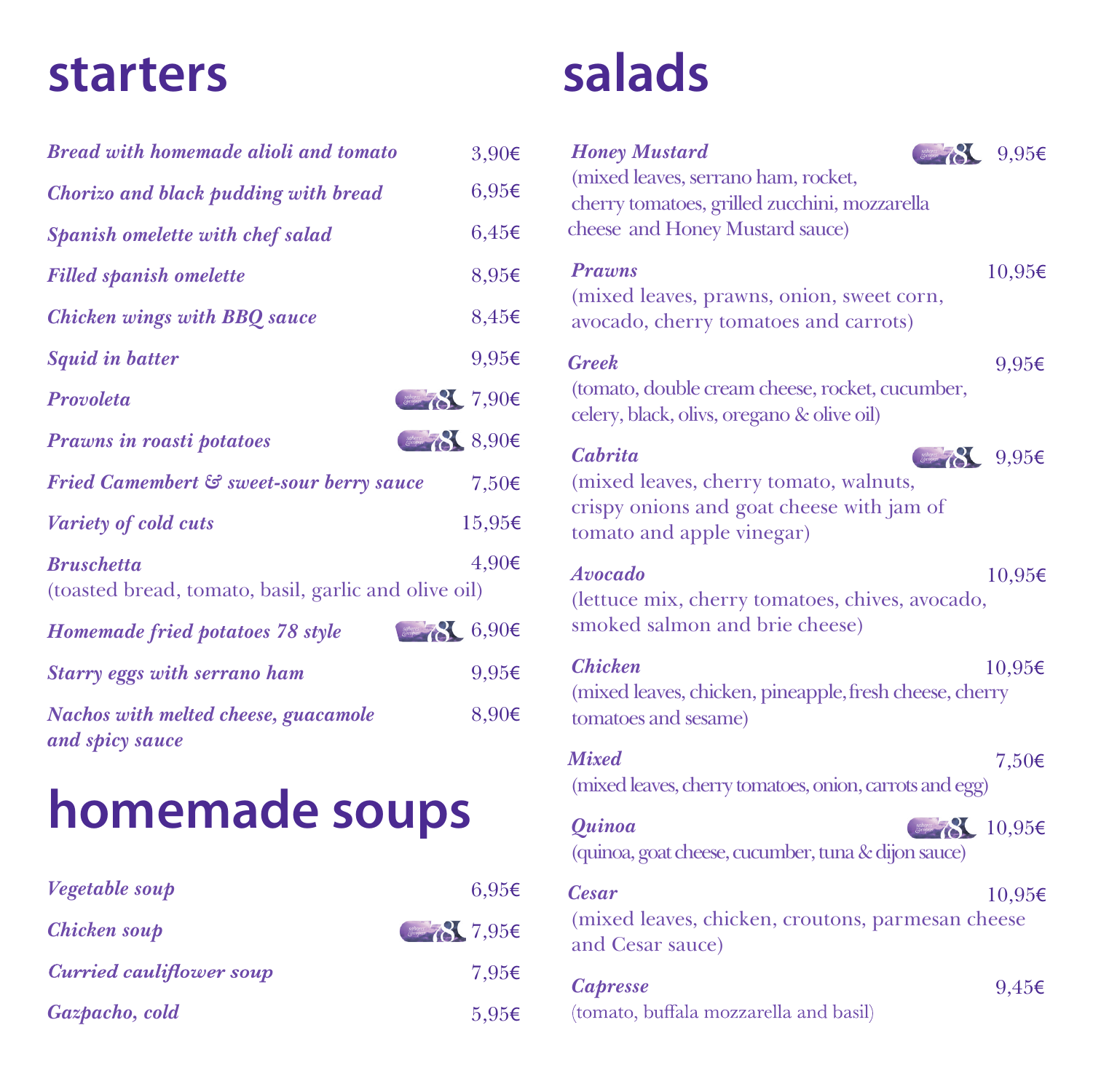# **hamburgers**

#### **All served with teja fries or sweet potatoes**

#### *Mixed on your own*

| Mixed (70% beef 30% pork)                                                                      | $0 \in$      |
|------------------------------------------------------------------------------------------------|--------------|
| <b>Chicken</b>                                                                                 | $0 \in$      |
| Angus (100% beef)                                                                              | $+2,00 \in$  |
| Salmon (100% salmon)                                                                           | $+2,00 \in$  |
| <b>Lentils</b> (100% vegetal)                                                                  | $+2,00€$     |
| Sweet potato                                                                                   | $+1,00 \in$  |
| <b>American</b> (cheddar cheese, bacon and fried egg)                                          | 10,50€       |
| <b>German</b> (tomato, lettuce, sauteed onion and pickles)                                     | 10,50€       |
| <b>Italian</b> (mozzarella, tomato and rocket)                                                 | 10,50€       |
| <b>Complete</b><br>(sauteed onion, tomato, lettuce, ham and cheese)                            | 10,50€       |
| Hawaian (pineapple, cheese, ham, tomato)                                                       | 10,50€       |
| <b>Plain</b> without bread, choose your type of meat                                           | 8,90€        |
| <b>Super Argentinian</b><br>(provolone, tomato and chimichurri sauce)                          | 811,506      |
| <b>Mexican</b><br>(guacamole, tomato and jalapeño pepper)                                      | 11,50€       |
| <b>Cabrona</b> (bacon, crispy onions and goat cheese $\sim$ $\sqrt{8}$ , 11,50€                |              |
| <b>Cesar</b><br>(rocket, parmesan cheese and Caesar sauce)                                     | 11,50€       |
| <b>Texas Burger</b><br>(cheddar cheese, bacon, crispy onion and barbecue sauce)                | 78.11,506    |
| <b>Veggy Burger</b><br>(lentils burger, lettuce, tomato, onion,<br>guacamole and tomato sauce) | 11,50€       |
| 78 (double meat, complete with fried egg)                                                      | $8 - 14,906$ |

### **lomitos**

#### **Roast beef slices, with rustic bread. All served with teja fries or sweet potato.**

| <b>Boniato</b> frito                          | $+1,00 \in$    |
|-----------------------------------------------|----------------|
| Lomito cheese                                 | $8.95\epsilon$ |
| <b>Lomito</b> bacon and egg                   | $9.95\epsilon$ |
| Lomito 78                                     | 12.45€         |
| (lettuce, tomato, onion, ham, cheese and egg) |                |
| <b>Pollito 78</b> * (chicken breast)          | 12.45€         |
| (lettuce, tomato, onion, ham, cheese and egg) |                |

## **sandwiches**

#### **All served with teja fries or sweet potato fries.**

| Sweet potato                                                       | $+1,00 \in$ |
|--------------------------------------------------------------------|-------------|
| <b>Bacon</b> (bacon, cheese and fried egg)                         | 7,90€       |
| <b>Cheese</b> (goat cheese, dried tomato and basil)                | 7,90€       |
| <b>Chicken</b><br>(chicken, sweet corn, tomato, lettuce and onion) | $8,50 \in$  |
| Tuna (lettuce, tomato, onion and tuna)                             | 8,50€       |
| <b>Salmon</b><br>(philadelphia, egg, chives and smoked salmon)     | $9,50 \in$  |
| Serrano ham<br>(serrano ham, rocket and parmesan cheese)           | $8,50 \in$  |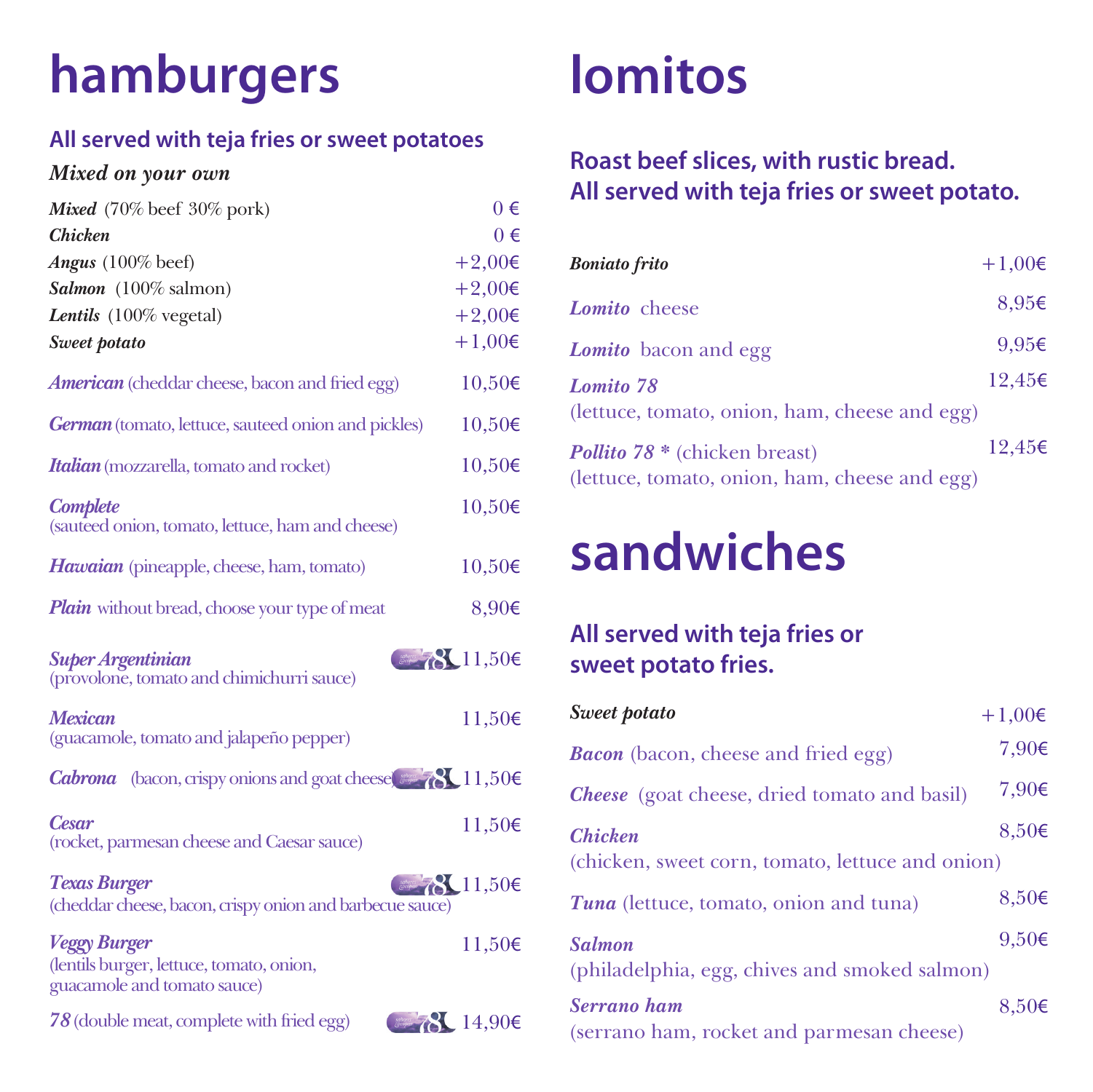## **homemade pastas**

#### **Our speciality.**

| Meat ravioli                                                         | $9,90 \in$               |
|----------------------------------------------------------------------|--------------------------|
| <b>Goat cheese and nuts ravioli</b>                                  | $9,90 \in$               |
| Spinach ravioli                                                      | 9,90€                    |
| <b>Ham and cheese Sorrentino</b>                                     | 8.10,456                 |
| <b>Green</b> ravioli<br>(stuffed with ricota and caramelized onions) | 10,45€                   |
| <b>Lasagna</b> (meat, mozzarella and ham)                            | 12,95€                   |
| <b>Canelloni</b>                                                     | $\bigotimes$ 12,95 $\in$ |

#### **pasta**

| <b>Maccaroni</b> | 7,95 $\epsilon$ |
|------------------|-----------------|
| <b>Spaghetti</b> | 7,95 $\epsilon$ |

# **chef sauce**

| <b>Smoked salmon</b>                 | $2,90 \in$ |
|--------------------------------------|------------|
| <b>Gamberi</b>                       | 2,90€      |
| <i>Carbonara</i>                     | 1,90€      |
| <b>Carbonara with chicken</b>        | $2,90 \in$ |
| <b>Funghi</b> (with fresh mushrooms) | 1,90€      |
| <b>Capresse</b>                      | 1,90€      |
| 4 Cheese                             | 1,90€      |
| <b>Homemade Pesto</b>                | 1,90€      |
| <b>Tomato</b>                        | 1,90€      |
| <b>Bolognese</b>                     | 1,90€      |
| <b>Scarparo</b>                      | 2,50€      |

# **grilled meat**

#### **All served with sauteed potatoes or rice or sweet frie potato and sauteed vegetables.**

| <b>Skirt steak</b>                             | $8 - 16,956$ |          |
|------------------------------------------------|--------------|----------|
| <b>Beef fillet steak</b>                       | 825,956      |          |
| Pork fillet steak with apple puree             |              | 14,95€   |
| Beef steak (with bone) 300 g. approx.          |              | 17,95€   |
| T-Bone 500 gr. approx.                         |              | 21,95€   |
| $\frac{1}{4}$ chicken (breast or leg)          |              | 12,95€   |
| <b>Beef fillet, chicken or mixed kebab</b>     |              | 14,95€   |
| <b>American ribs with BBQ</b>                  |              | 15,95€   |
| Sauce of your own choice                       |              | $2,50$ € |
| Pepper, demi glase, Dijon, mushrooms, 4 cheese |              |          |

## grilled fish

*Sweet potatoe*

#### **All served with sauteed potatoes or rice or sweet frie potato and sauteed vegetables.**

 $+1,00€$ 

| <b>Salmon</b>         | $\frac{15,95}{5}$ |        |
|-----------------------|-------------------|--------|
| <b>Swordfish</b>      |                   | 14.95€ |
| <b>Grilled prawns</b> |                   | 14.95€ |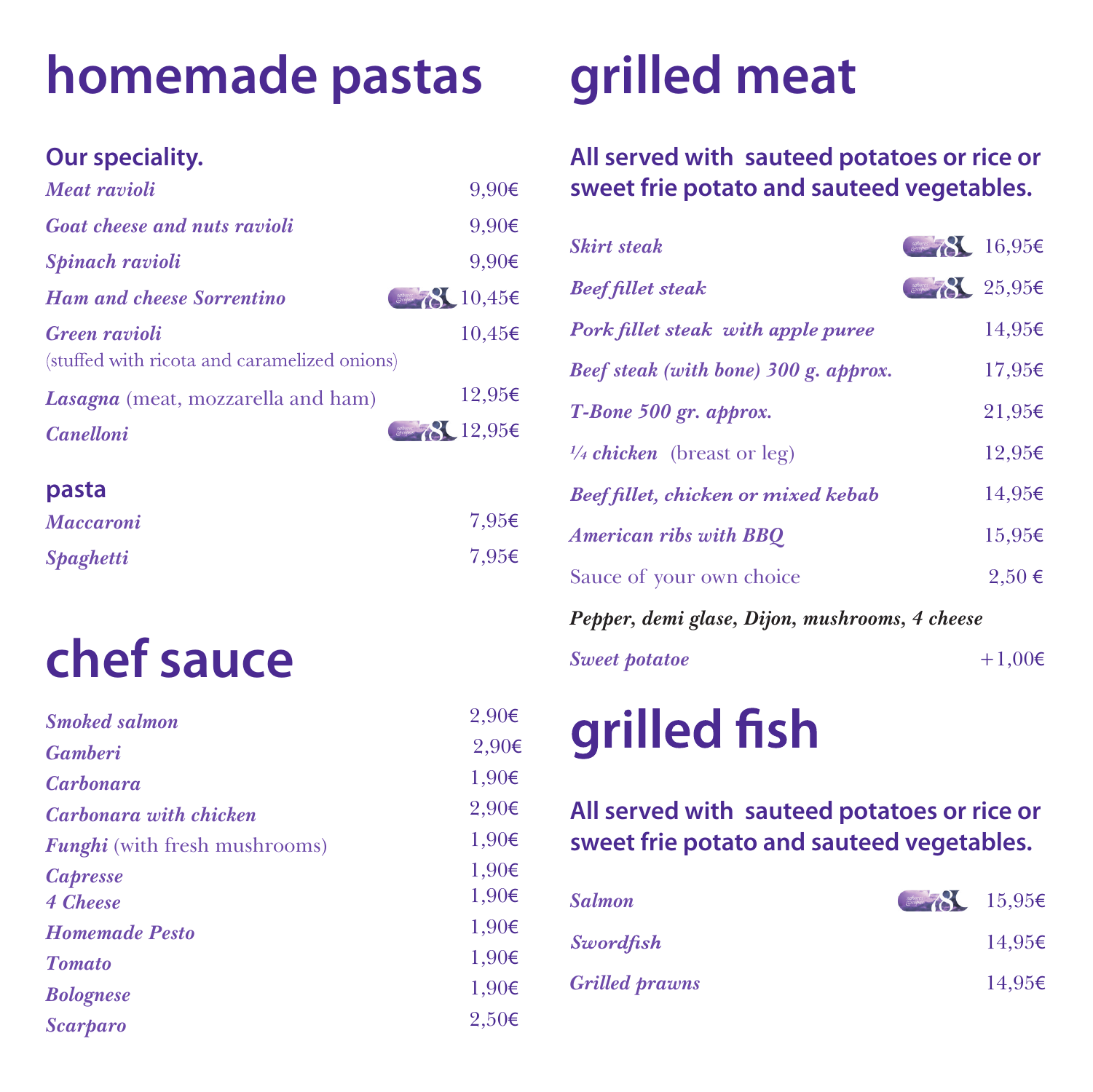## **kid's menu**

| <b>Maccaroni Bolognese</b>                        | 7,95€ |
|---------------------------------------------------|-------|
| <b>Roast beef slices with cheese and potatoes</b> | 7,95€ |
| <b>Chicken nuggets with french fries</b>          | 7,95€ |
| <b>Chicken breast with rice</b>                   | 7,95€ |
| Homemade chicken soup                             | 7,95€ |
| All served with soft drink and ice-cream          |       |
| (under 12 years old)                              |       |

## **home made desserts**

| Tiramisú                                                                        | 5,90€      |
|---------------------------------------------------------------------------------|------------|
| <b>Brownie cake</b><br>$-86.906$<br>(with dulce de leche and vanilla ice cream) |            |
| <b>Cheesecake with berries</b>                                                  | 5,90€      |
| Applecrumble with vanilla ice cream                                             | $5,90 \in$ |
| <b>Strawberries with cream</b>                                                  | $5,90 \in$ |
| <i>Strawberries with vanilla ice cream</i>                                      | 6,90€      |
| <b>Fresh fruit cocktail</b>                                                     | $5,90 \in$ |
| Banana pancake with dulce de leche and<br><i>vanilla ice cream</i>              | $5,90 \in$ |
| Strawberry pancake with cream ice cream                                         | $5,90 \in$ |
| Nutella pancake                                                                 | $5,50 \in$ |

### **ice-cream**

| Duo chocolate<br>(chocolate ice cream, stracciatella ice cream,<br>cream, nuts and raw chocolate)                                                                                                                                                                                                                                                                                                                                    | $7,50 \in$ |
|--------------------------------------------------------------------------------------------------------------------------------------------------------------------------------------------------------------------------------------------------------------------------------------------------------------------------------------------------------------------------------------------------------------------------------------|------------|
| $\left( \frac{1}{2} \right)$ $\left( \frac{1}{2} \right)$ $\left( \frac{1}{2} \right)$<br><b>Berries</b><br>(cream ice cream, berries, cream and warm<br>berries sauce)                                                                                                                                                                                                                                                              |            |
| <b><i><u>Brownie</u></i></b><br>(stracciatella ice cream, brownie ice cream,<br>crushed brownie and hot chocolate sauce)                                                                                                                                                                                                                                                                                                             | $7,50 \in$ |
| <b>Caramel biscuit</b><br>(vanilla ice cream, crushed cookies,<br>caramel sauce and cream)                                                                                                                                                                                                                                                                                                                                           | 7,50€      |
| $\left( \frac{1}{2} \right)^2$ 7,50€<br><b>Kit Kat</b><br>(stracciatella ice cream, Kit Kat ice cream,<br>crushed Kit Kat and hot chocolate sauce)                                                                                                                                                                                                                                                                                   |            |
| <b>Kit Kat with Baileys</b>                                                                                                                                                                                                                                                                                                                                                                                                          | 8,90€      |
| Frutal<br>(raspberry ice cream, lemon ice cream,<br>strawberries slices and berries sauce)                                                                                                                                                                                                                                                                                                                                           | 7,50€      |
| $\frac{1}{2}$ $\frac{1}{2}$ $\frac{1}{2}$ $\frac{1}{2}$ $\frac{1}{2}$ $\frac{1}{2}$ $\frac{1}{2}$ $\frac{1}{2}$ $\frac{1}{2}$ $\frac{1}{2}$ $\frac{1}{2}$ $\frac{1}{2}$ $\frac{1}{2}$ $\frac{1}{2}$ $\frac{1}{2}$ $\frac{1}{2}$ $\frac{1}{2}$ $\frac{1}{2}$ $\frac{1}{2}$ $\frac{1}{2}$ $\frac{1}{2}$ $\frac{1}{2}$<br><b>Banana Split</b><br>(vanilla ice-cream, dulce de leche ice-cream, banana,<br>dulce de leche and chocolate) |            |
| <b>Tutti Frutti</b><br>(mango ice-cream, apple ice-cream<br>and mix of seasonal fresh fruits)                                                                                                                                                                                                                                                                                                                                        | 8,50€      |